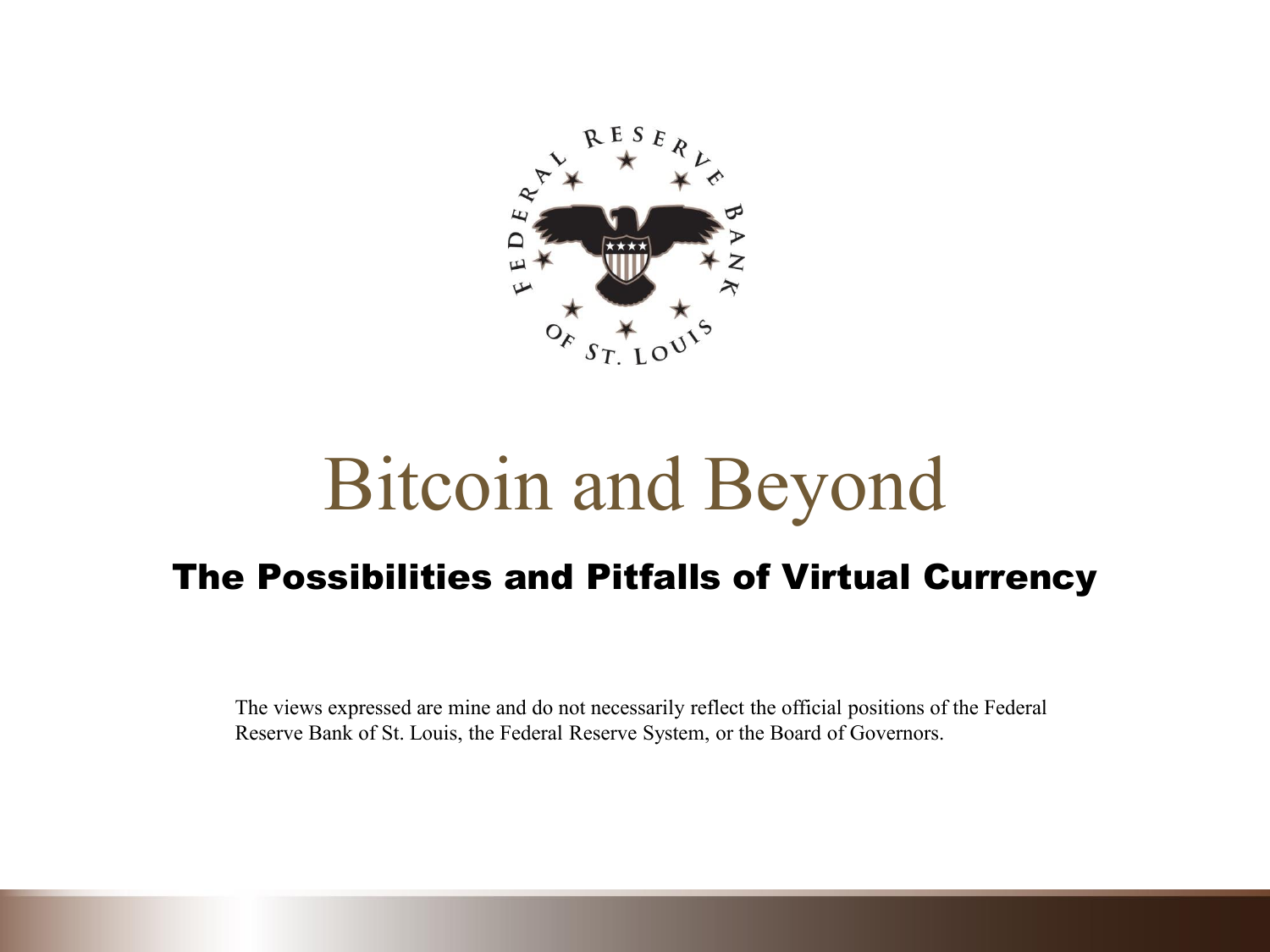

- What is Bitcoin?
- $\bullet$  How does it work?
- How is it different?
- What are its strengths/weaknesses?
- How will it affect money and payments?
- Beyond Bitcoin—broader applications?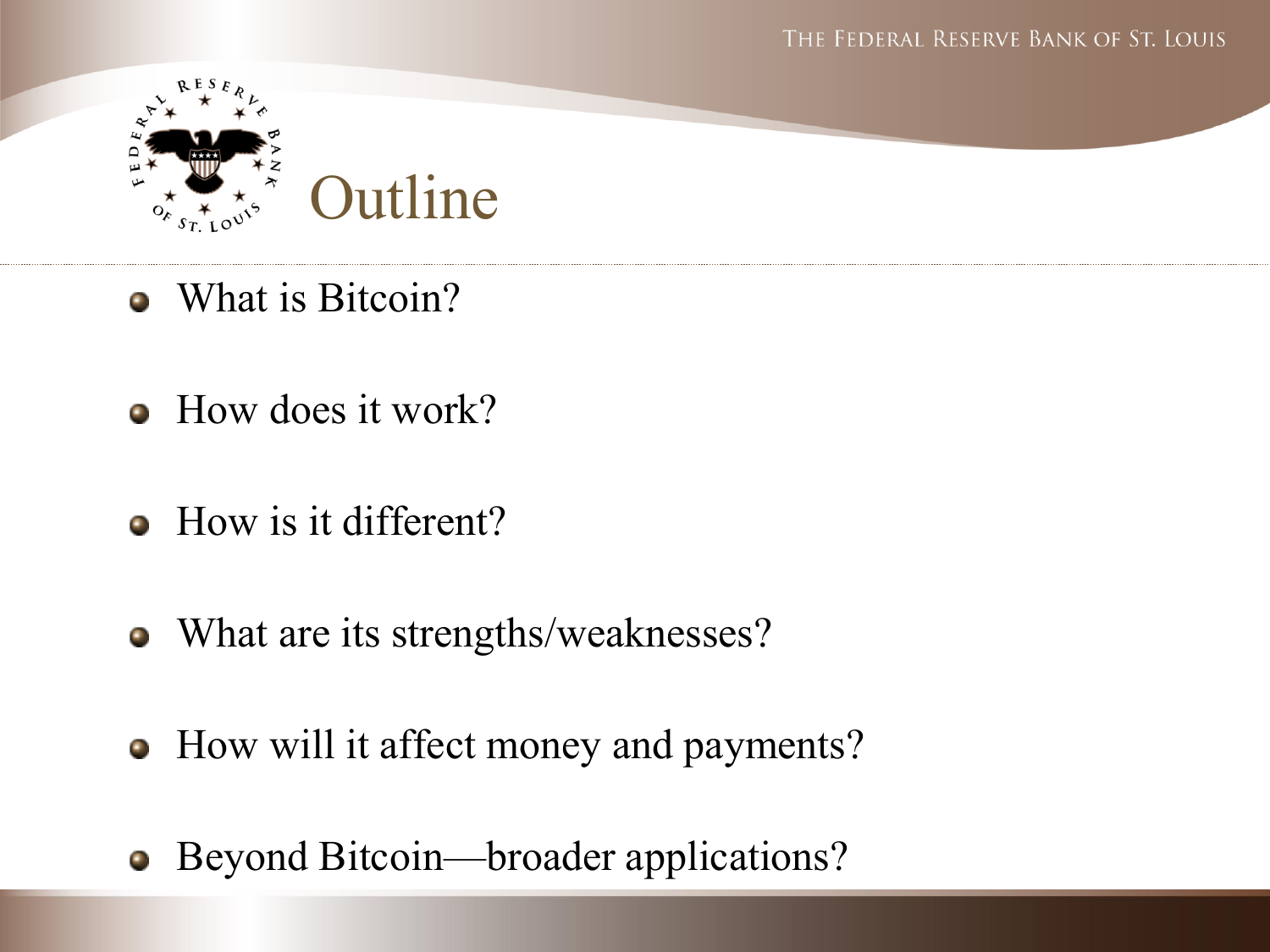

- Bitcoin is a set of rules written in the form of a computer program designed to:
	- Manage a supply of digital objects (bitcoins).
	- Govern a global P2P payment system.
- Rules are not fixed—program is *open-source* and evolves  $\bullet$ over time.
	- Re: Linux operating system.
	- Bitcoin *is* what Bitcoin users *want it to be*.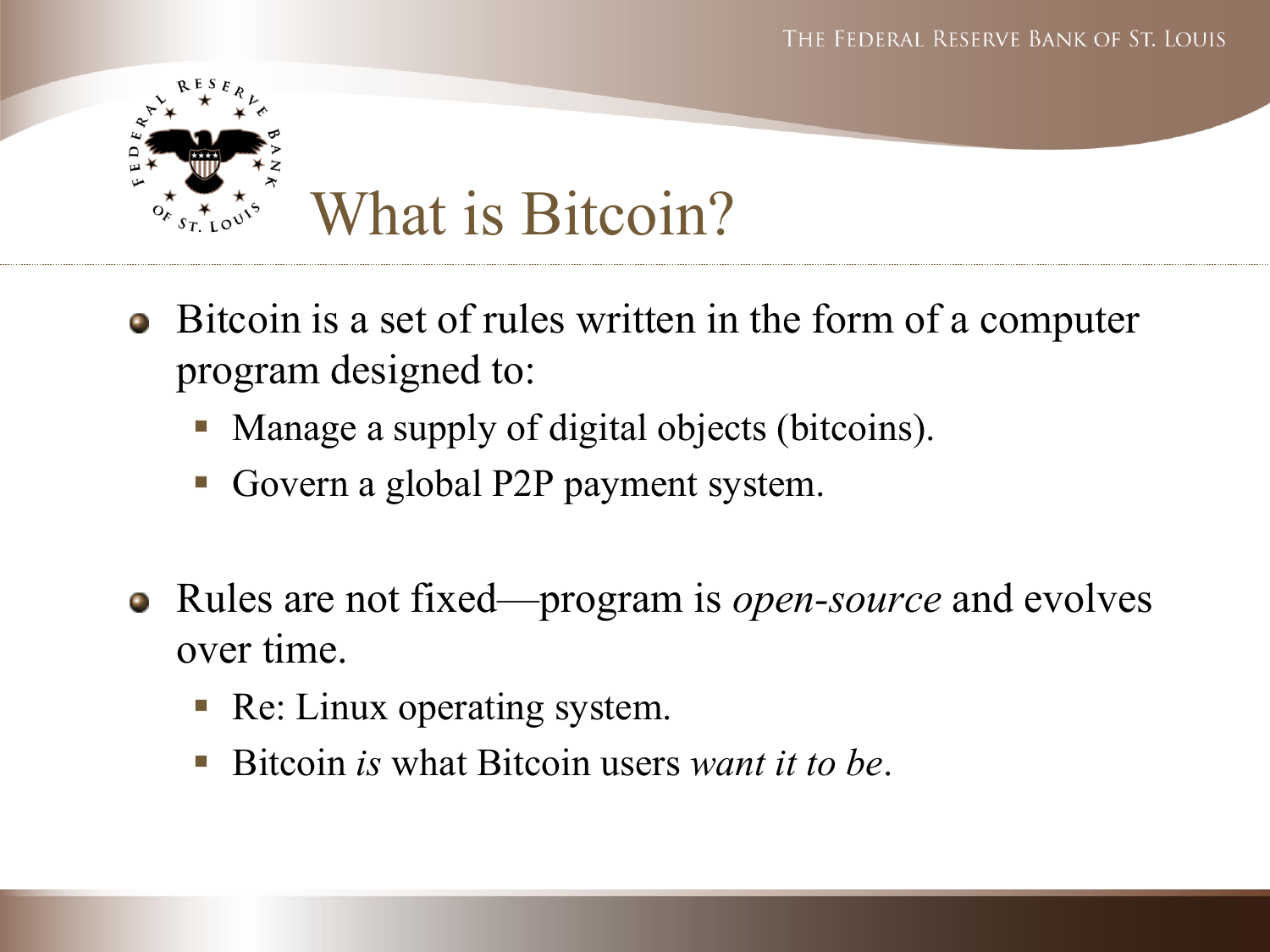

- Users download free "wallet" software.
- Like owning a transparent P.O. box.
	- There is a public address (personal ID optional).
	- And a private key (password).
	- Where everyone can see account balances!
- Works just like online banking, except...
	- No banks (all exchange is P2P, like cash).
	- Pseudonymous, publicly observable accounts.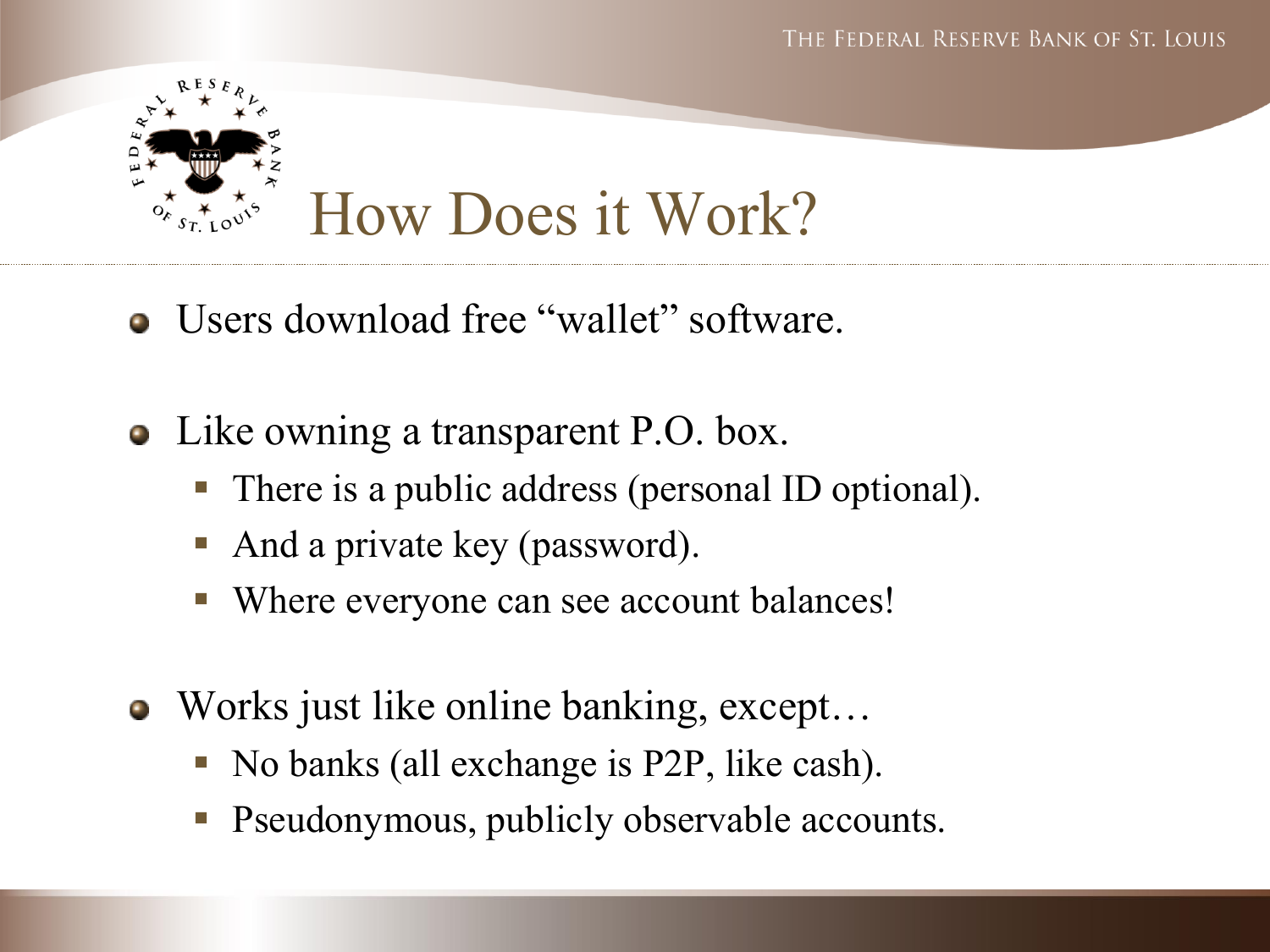

- P2P debit/credit requests are processed by account managers called "miners."
	- Anyone can become a miner.
- Mining (processing payments) consumes resources.
- Miners paid in two ways:
	- New bitcoins as per Bitcoin protocol ("discovering" bitcoins).
	- **Service fees provided by users.**
- Total supply of bitcoins capped at 21M.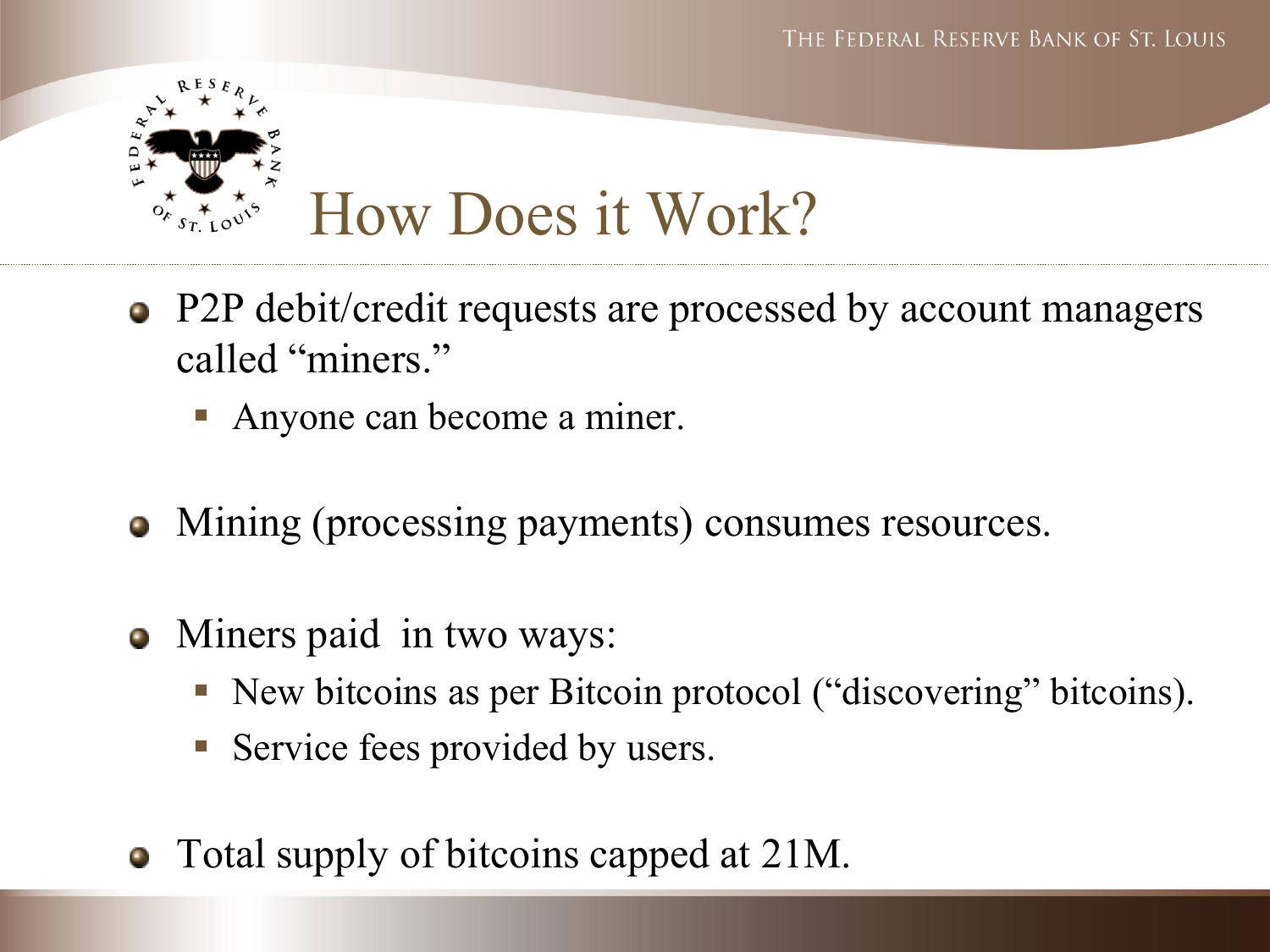

- Transactions are added to the blockchain—a *public* ledger.
	- A record of how every bitcoin has travelled from wallet to wallet.
- Less anonymous than cash.
	- **Entire transaction history is publicly observable.**
	- Good for transparency, bad for privacy.
	- Note: goods and services purchased are *not* observable (just like cash).
- The blockchain lives on every user's computer—a distributed network—not a central ledger.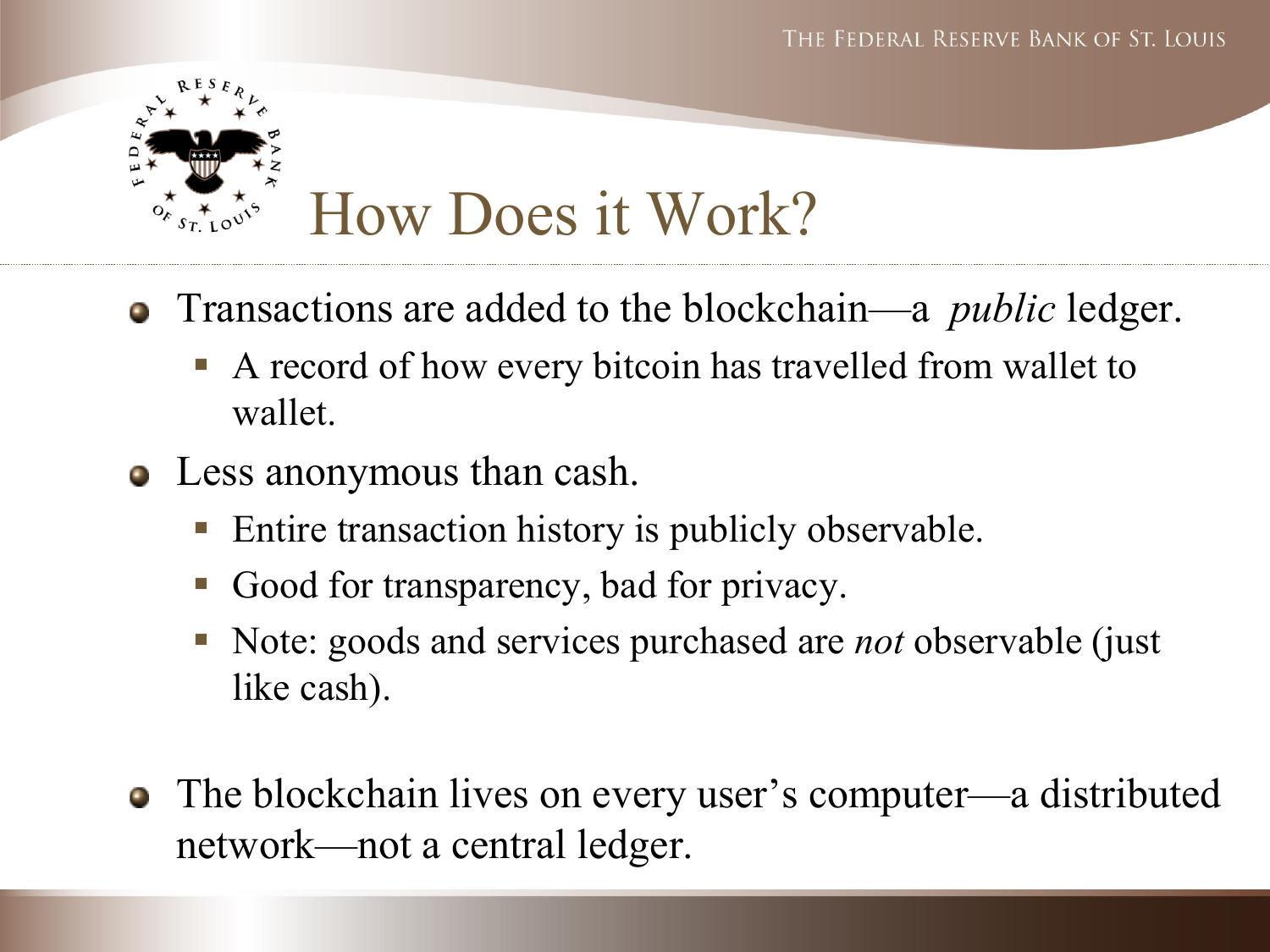

- Consider *Fedwire--*used to make payments across banks owning  $\bullet$ accounts at the Fed.
- Money supply (USD reserve balances) managed by FOMC, not  $\bullet$ computer algorithm.
- Ledger entries (reserve balances) are *private*, not public.
	- Only a trusted 3<sup>rd</sup> party (the Fed) can see the ledger.
	- Member banks are identifiable (not pseudonymous).
- Debiting/crediting of accounts routed through and processed by  $\bullet$ trusted  $3<sup>rd</sup>$  party (not P2P + miners).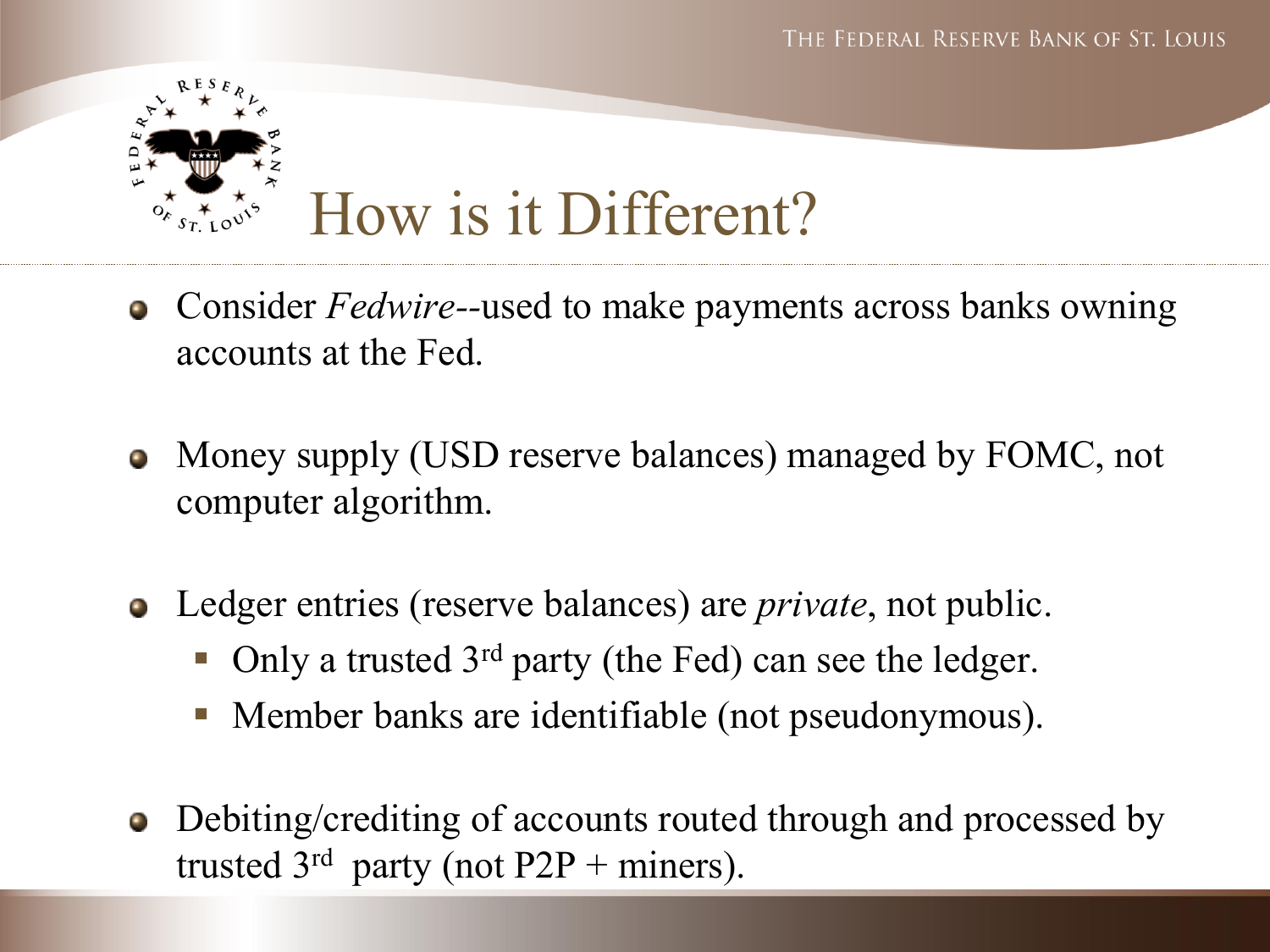

- In terms of money supply, similar to gold.
	- Long-run purchasing power stability.
	- Short-run purchasing power instability.
- As a payment system, similar to P2P online banking (w/o the  $\bullet$ bank).
	- No barriers to opening an account, sending money easy as sending an email, low user fees.
	- Accounts are like cash (not insured).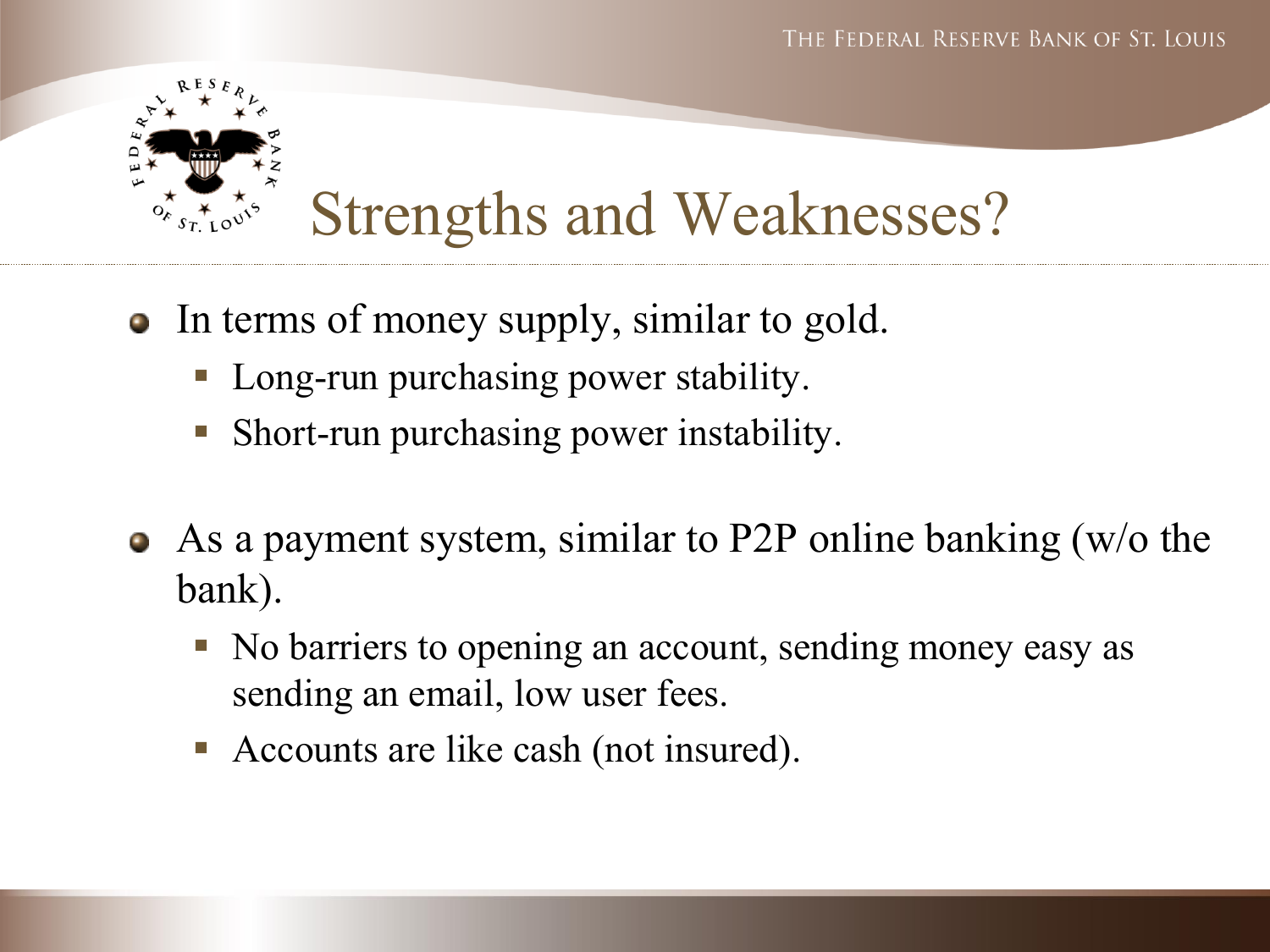

## Future of Money and Payments?

- Fiat money systems with good (politically insulated) protocols have little  $\bullet$ to fear.
	- Note: all currencies subject to fierce competition.
	- **Mismanaged fiat systems will face added pressure.**
- Total processing cost for Bitcoin is presently around 3%, similar to Visa,  $\bullet$ lower than Western Union.
	- Hope is that these costs will decline through better-designed incentive schemes for miners.
- Will likely find niche markets in advanced economies, broader acceptance  $\bullet$ in lesser-developed countries (the unbanked, the oppressed).
	- Big impact on market for international remittances.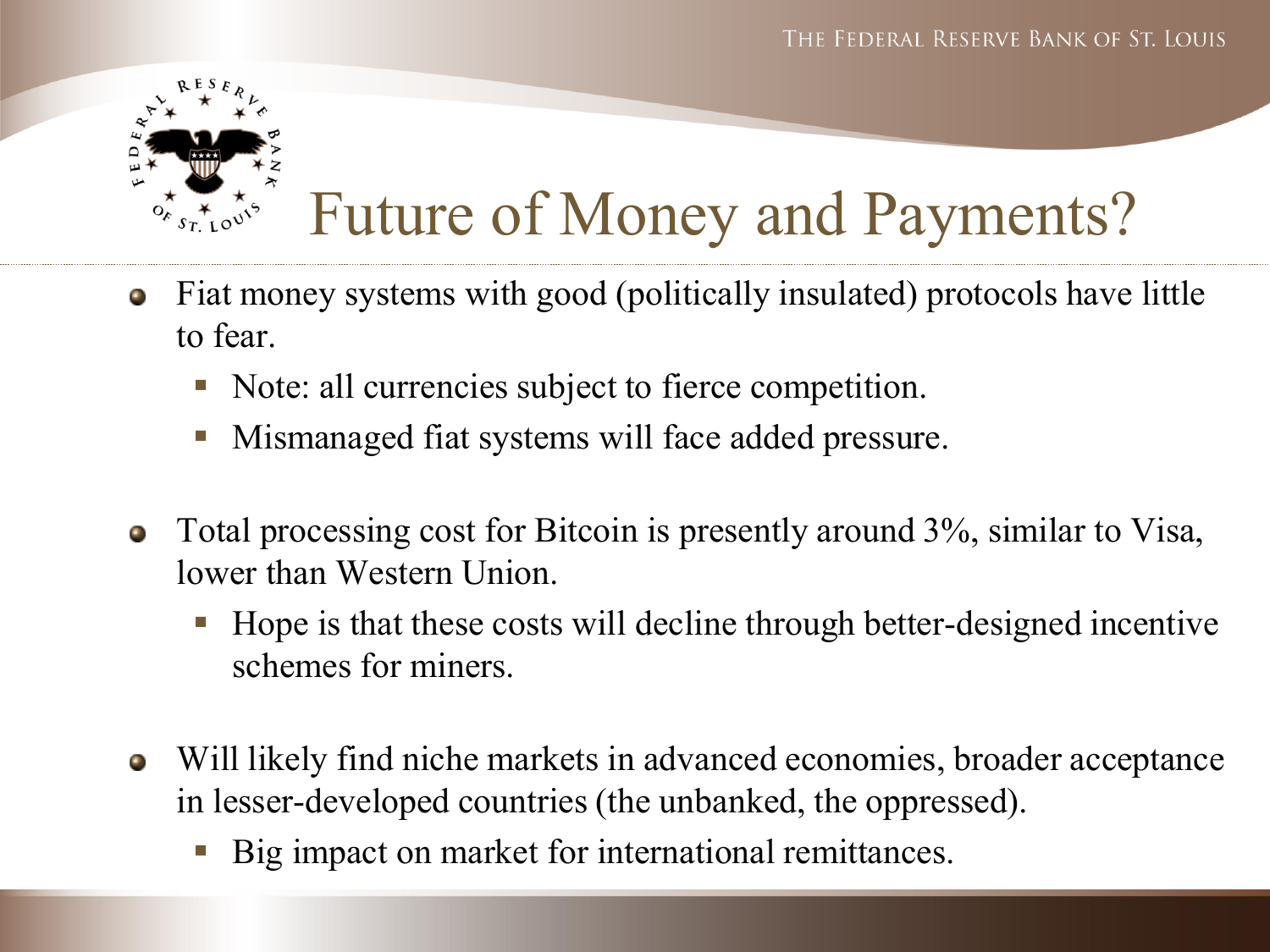

- Key innovation is the blockchain- a secure public ledger maintained by the community.
- Think of any activity that currently makes use of a middleman—these are all under threat.
	- Banking and money services businesses.
	- Brokerage, title transfer, escrow services.
	- Dispute resolution mechanisms, voting, etc.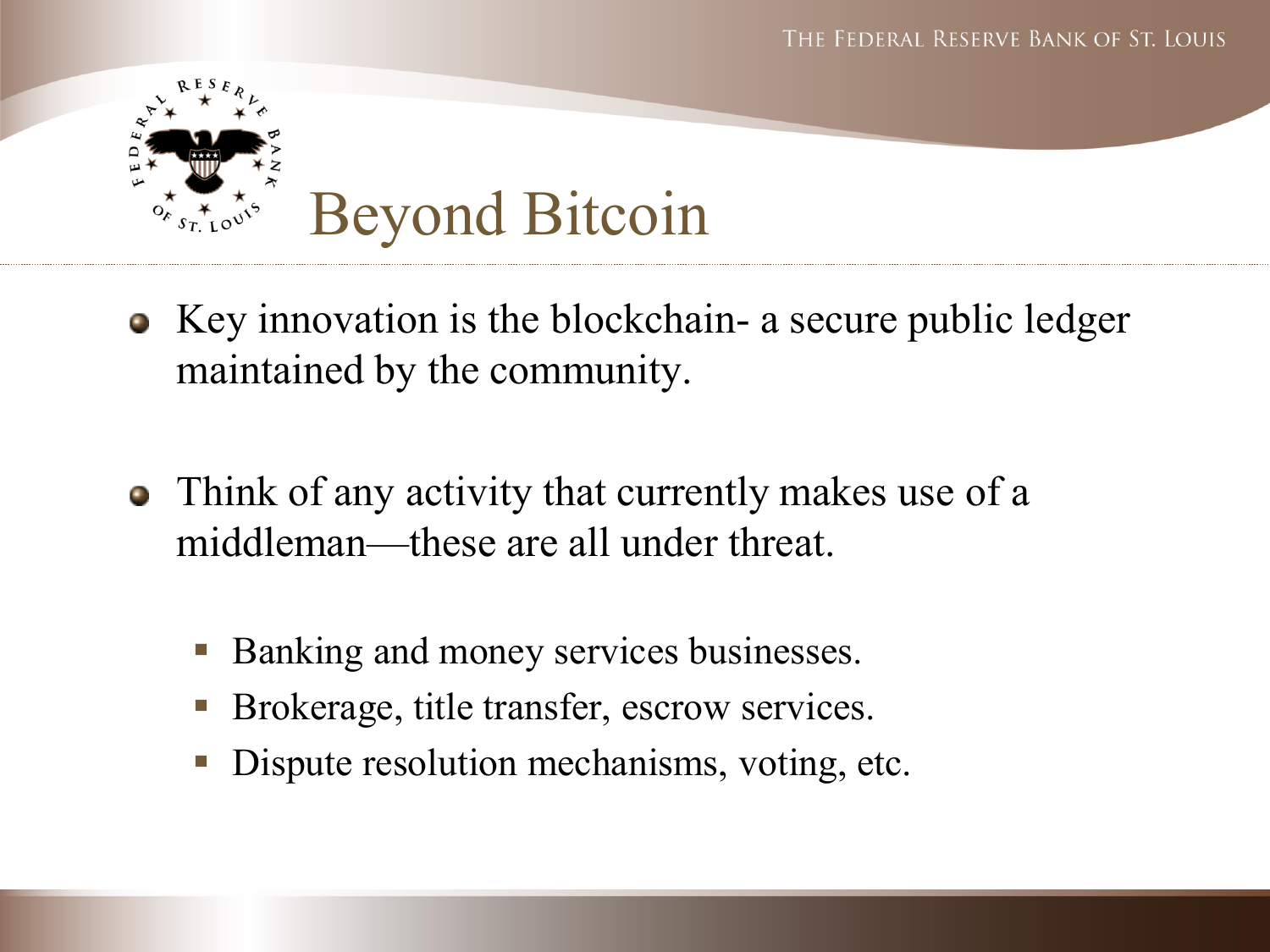

- Ethereum: a blockchain with a built-in programming language used to write "Dapps".
- E.g., consider a financial contract to hedge EUR/USD exchange rate risk.
	- Two parties, A and B, accept (or write) a Dapp that has each committing \$1000 to a pool.
	- In 10 days, if FX rate moves  $x\%$ , then  $x\%$  of deposit is transferred to A or B (depending if x is positive or negative).
	- Once dapp is accepted, all funds transfers are cleared by miners according to the contract (dapp).
	- No middleman, no recourse, no nonsense.